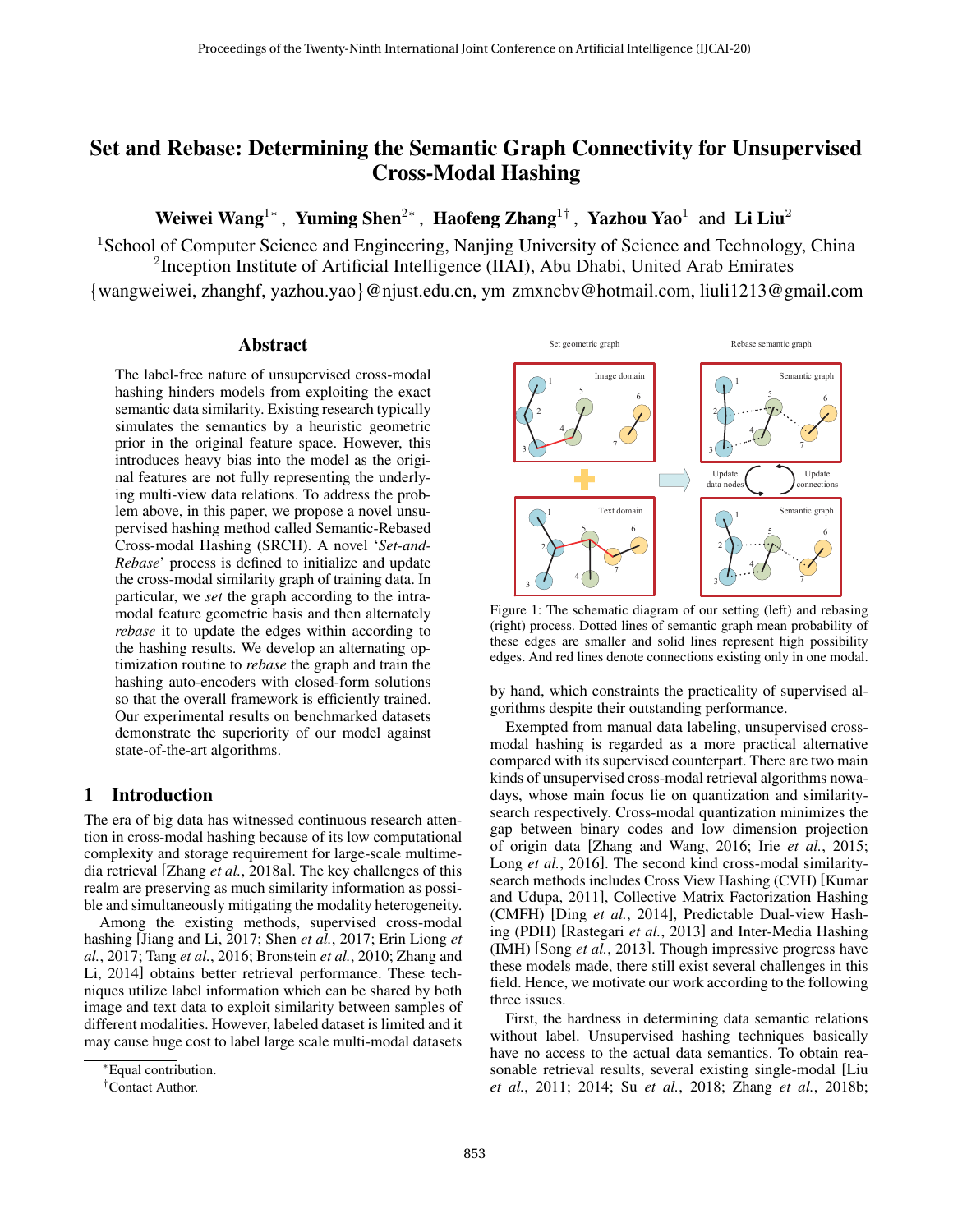Liu *et al.*, 2017] and cross-modal approaches [Jian *et al.*, 2018] resort to the heuristic geometric prior, *i.e.*, determining the degree of data relevance according to the original feature distances and leaving it fixed during training. This solution is obviously sub-optimal as the original features are usually not designed for nearest-neighbor search and the distances between them can be heavily biased. One solution is to gradually update these semantic relations during training, which has been proven to be effective in [Shen *et al.*, 2018]. However, [Shen *et al.*, 2018] is designed for single-modal hashing only, fail to handle multi-modal data.

Second, the cross-modal consistency of empirical similarity. With the heuristic semantic simulation discussed above, each modality would have its own similarity connections according to its geometric prior. It is possible that two samples undergo similarity disagreement under different modalities/views, which confuses the training process. This problem also necessities similarity updating together with optimization to come up with a modal-unified graph.

Third, the sparsity of data semantic connection during training. A sparse similarity graph saves the time of training, while a densely-connected one may introduce undesired noise. In this sense, one needs to simplify the similarity graph during training, only keeping the manifest connections.

In this paper, to tackle the aforementioned issues, we propose a novel unsupervised method called Semantic-Rebased Cross-modal Hashing (SRCH). We define a special '*Set-and-Rebase*' routine to learn semantic-aware graphs for better encoding performance. The '*set*' operation constructs a geometric sparse graph which contains unimodal neighborhood relationship in each modal, and then the '*rebase*' operation is alternately coupled with binary code learning to tune and fit the geometric graph structures according to the code learning results. Our method uses sparse graph structure inspired by RCC [Shah and Koltun, 2017] and COMIC [Peng *et al.*, 2019] to preserve similarity information hidden in original data from different modals. To map data from different modalities into one common space, we suppose generated binary codes of the same sample from different modals are the same on training set for simplicity. This is reasonable because different modal data of a sample describes the same object and can use only one code to represent it. As a powerful unsupervised convention, the auto-encoding fashion is employed to improve the robustness of our model. The overview structure of our method can be found in Fig. 2. The main contributions of this method are summarized as below.

- 1) We propose a '*Set-and-Rebase*' mechanism to learn a sparse graph structure over the training set including geometric and semantic graphs to preserve similarity information for binary code learning.
- 2) Different from those existing unsupervised cross-modal hashing methods, our method focus on both similarity preserving and quantization to gain satisfied retrieval performance. Besides, the auto-encoding structure is included to improve our model, which is seldom used in cross-modal hashing.
- 3) Comprehensive experimental evaluations are conducted on four popular datasets, including Wiki [Rasiwasia *et*

*al.*, 2010], MIRFlickr-25K [Huiskes and Lew, 2008], MSCOCO [Lin *et al.*, 2014] and NUS-WIDE [Chua *et al.*, 2009], showing the proposed model significantly outperforms the state-of-the-art unsupervised methods.

# 2 Methodology

Although our method can be used in multi-modal datasets, we conduct our experiment on two modal datasets for simplicity. Let  $X_V \in \mathbb{R}^{\tilde{d}_V \times n}$  and  $X_T \in \mathbb{R}^{d_T \times n}$  represents normalized image features and text vectors respectively of  $n$  training samples, where  $d_V$  and  $d_T$  are the dimensions of image feature and text vector respectively. Our task is to map these image features and text vectors into  $l$  bit binary hashing codes  $B_V$  or  $B_T$  where  $B_g \in \{+1, -1\}^{l \times n}, g \in \{V, T\}$ . Because we want to map image features and corresponding text vectors into the same Hamming space in training process, we set  $B_V = B_T = B$  on training set for simplicity.

### 2.1 Model Overview

The overall pipeline of SRCH is shown in Fig. 2. Our model follows an auto-encoding schema where image and text samples feed their own projectors. The latent codes on the bottleneck are therefore quantized as the final hash codes. We *set*, *i.e.*, initialize, the cross-modal semantic graph according to the geometric prior of the original feature space and *rebase* the graph together with other model parameters in an alternating manner.

### 2.2 Sparse Graph *Setting* and *Rebasing*

#### *Set* the Semantic Geometric Prior

In our setting stage, geometric sparse graph structures in different modalities are built, and these geometric graphs are fixed during training. The ways to construct sparse graph structure are various due to different algorithms. One typical method is to search the nearest several nodes for any node, which can avoid isolated points and is more flexible. We use this strategy to construct our sparse graph which can be formulated like Eq. (1).  $e_{(i,j)}$  in equation represents undirected edge connecting sample  $x_i$  and  $x_j$ , and  $NN(x_j, k)$  means the set of k nearest neighbors of sample  $x_i$ . The threshold of the neighbor number  $k$  decides the amount of containing similarity information,

$$
e_{(i,j)} = \begin{cases} 1, & if \ x_i \in NN(x_j, k) \\ 0, & if \ x_i \notin NN(x_j, k) \end{cases} . \tag{1}
$$

The left half of Fig. 1 is a schematic diagram of our geometric sparse graph constructed on both image (up) and text (down) domain. The circles with the same color are samples from the same class and there are some wrong connections with red color in this figure due to the lack of label information as these sample pairs are close to each other in specific domain, like a cat and a dog. Those close samples are connected together through their similarity information, constituting several clusters whose number depends on the threshold.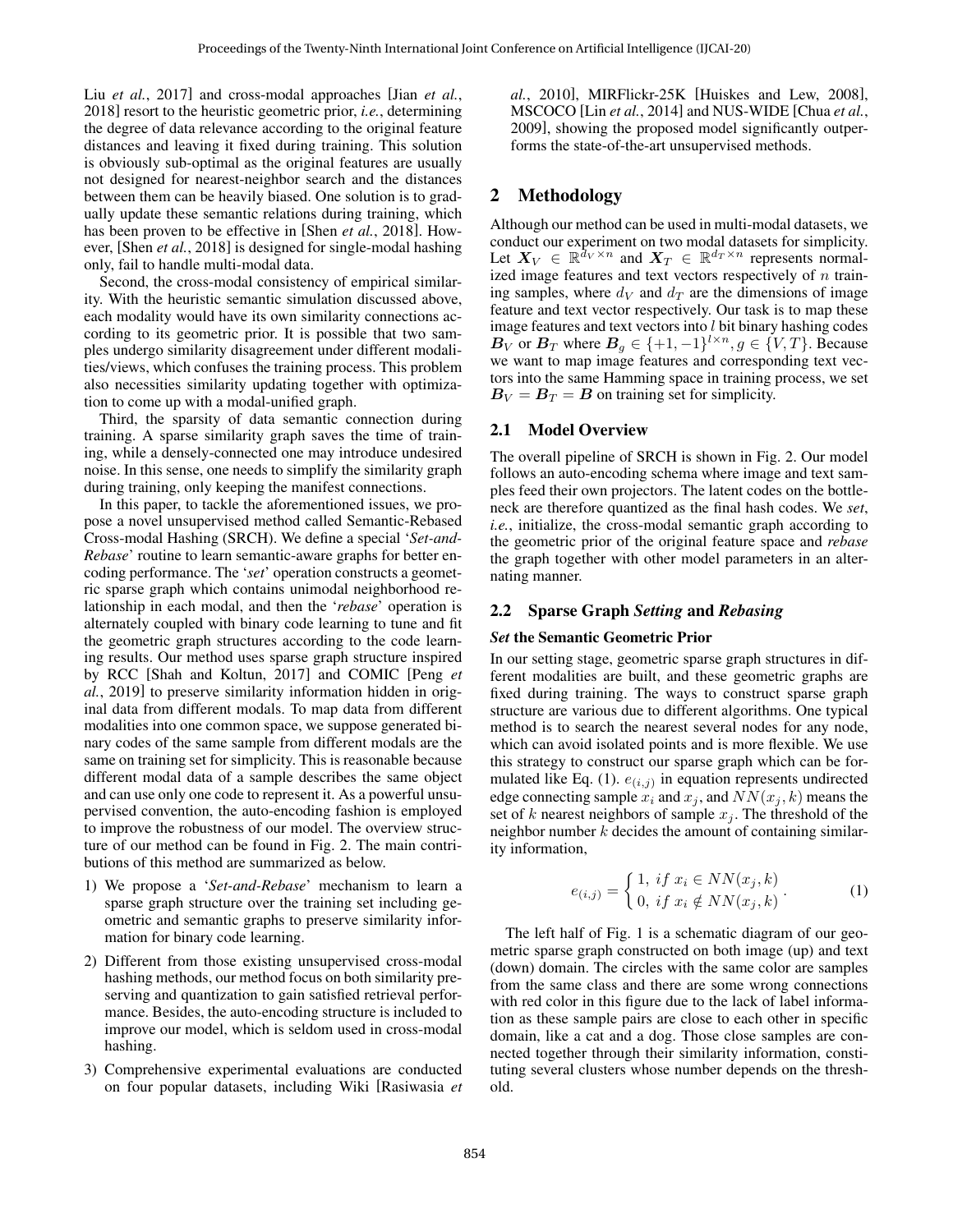

Figure 2: The framework of our proposed Semantic-Rebased Cross-modal Hashing (SRCH). The *Set* and *Rebase* steps plotted in dashed boxes which gradually learns data relevance throughout the training process.

#### *Rebase* the Graph by Code Similarity

In rebasing stage, we use continuous real values ranging from 0 to 1 to represent the probability of semantic connection between samples pairs instead of binary values to perform graph fusion. These probability values are learned according to the similarity of two samples in various modalities written as Eq. (2), where the detailed representation of  $\Phi(\mathbf{x}_i, \mathbf{x}_j)$  will be given in following part. In general, the probability of those connections which exist in both graphs are larger than those only exist in one graph. For those connections which neither exist in image domain nor in text domain, the probability values are set to zero. The iterative learning process is illustrated as the right half of Fig. 1.

$$
S_{(i,j)} = p(e_{(i,j)} = 1) = \Phi(\mathbf{x}_i, \mathbf{x}_j). \tag{2}
$$

### 2.3 Objective Function

#### Auto-Encoding Objective

In order to generate efficient binary codes which contain sufficient similarity information in both image domain and text domain, the structure of auto-encoder is utilized with its loss function as formulated below.

$$
\mathcal{L}_g^A = \|W_g X_g - B\|_F^2 + \|X_g - W_g^T B\|_F^2, \qquad (3)
$$

$$
s.t. \mathbf{B} \in \{+1, -1\}^{l \times n}, \mathbf{B} \mathbf{B}^T = n\mathbf{I}, \mathbf{W}_g^T \mathbf{W}_g = \mathbf{I},
$$

where  $g \in \{V, T\}$  and the second constraint  $BB^T = nI$  is aimed to generate mutually independent binary codes.

In Eq. (3), the first item aims to reduce the gap between mapped low dimension feature and discrete binary codes. For simplicity, the transpose matrix of  $W$  is used to replace the inverse mapping matrix and thus a constraint  $\boldsymbol{W}_{g}^{T}\hat{\boldsymbol{W}_{g}}=\boldsymbol{I}$  is added on the projection matrix. In this case the regularization term  $||W_g||_F^2$  is unnecessary due to the fact that  $||W_g||_F^2 =$  $tr(\boldsymbol{W}_g^T\boldsymbol{W}_g)=tr(\boldsymbol{I})=const.$ 

#### Semantic Loss

Aiming to allow generated binary codes to retrieve crossmodal samples, a sparse semantic graph  $S$  is learned from both image and text set and is used to improve the quality of hashing codes B and  $S_{(i,j)}$  represents the probability of connection between sample  $i$  and  $j$ . The updating process of  $S$ will be presented detailedly in the next part.

$$
\mathcal{L}_g^S = \sum_{(i,j) \in \varepsilon_g} C_{g(i,j)} ||S_{(i,j)}(z_i - z_j)||_2^2.
$$
 (4)

Here  $Z$  is continuous low-dimensional embedding of input features which is shared by both modalities similar to binary codes of training set  $B$ . For simplicity, we suppose the dimension of Z is equal to B. In this equation, binary codes B is replaced by Z due to that the distance of continuous Euclidean space contain more information than that of discrete Hamming space. Besides, we hope they are close to each other, as formulated below.

$$
\mathcal{L}_Z = \frac{1}{2} ||Z - B||_F^2.
$$
 (5)

Besides, the symbol  $\varepsilon_g$  in Eq. (4) is our constructed sparse graph in image domain  $(g = V)$  or text domain  $(g = T)$ , and  $C_g(g \in \{V, T\})$  are the weights of edges in this sparse graph to balance the contribution of each data point in objective function. And the computation of  $C_{g(i,j)}$  is presented in Eq. (6).

$$
C_{g(i,j)} = \frac{\frac{1}{N} \sum_{m=1}^{N} a_{g(m)}}{\sqrt{a_{g(i)} a_{g(j)}}}.
$$
 (6)

The variable  $a_{g(m)}$  in Eq. (6) is the degree of m-th data point in the graph and the numerator is the average degree of data points.

#### Toward Semantic Graph Sparsity

To strengthen the semantic connection for edges which exist in  $\varepsilon_q$ , Least Square Error constraint is added on semantic graph  $\overline{S}$  with all ones matrix. And the objective function in each domain  $g \in \{V, T\}$  is presented below.

$$
\mathcal{L}_g^R = \sum_{(i,j)\in\varepsilon_g} C_{g(i,j)} (S_{(i,j)} - 1)^2,
$$
\n(7)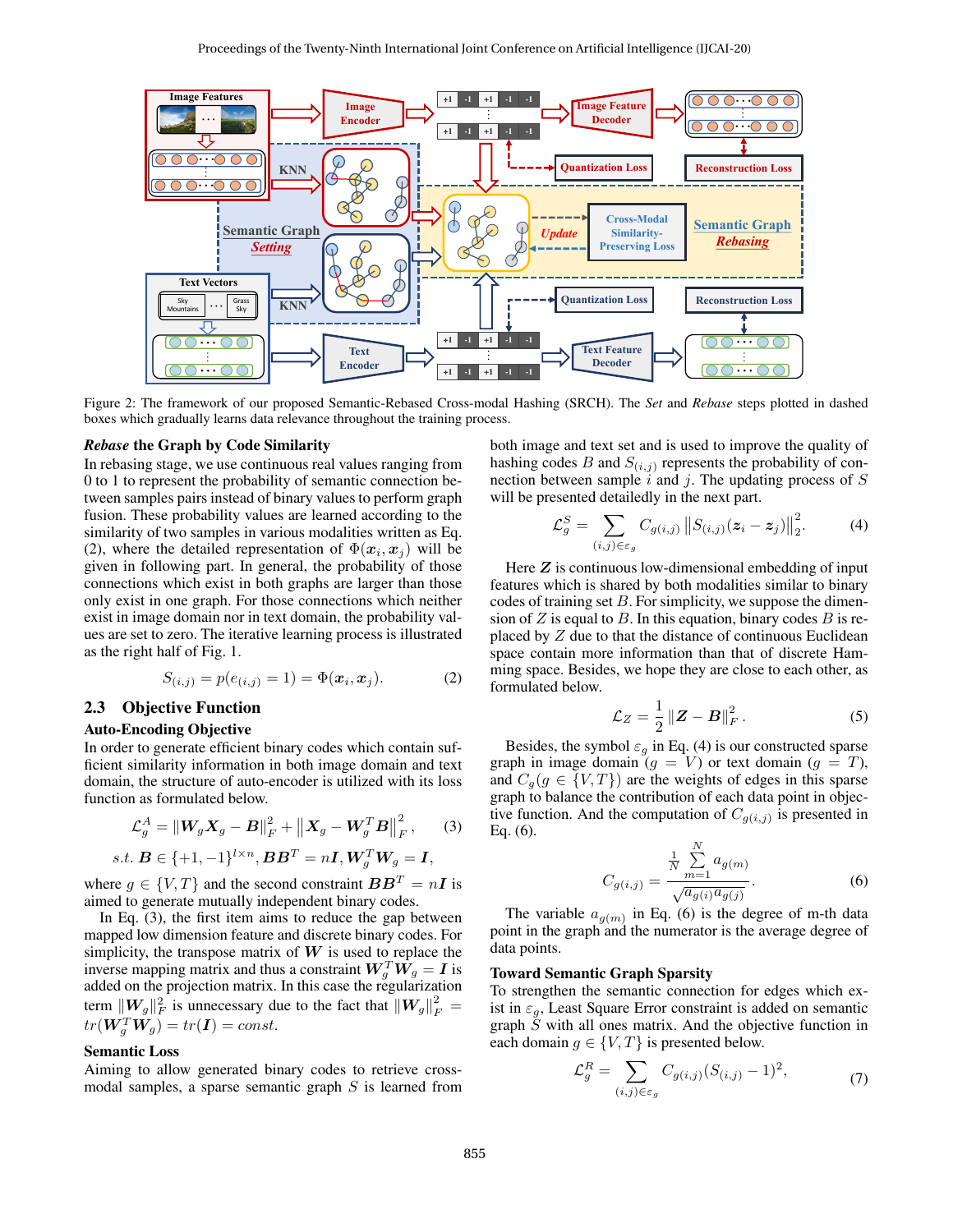where  $q \in \{V, T\}$ .

Our final loss of each modality is presented as following.

$$
\mathcal{L}_g = \mathcal{L}_g^A + \lambda \mathcal{L}_g^S + \alpha \mathcal{L}_g^R + \beta \mathcal{L}_Z.
$$
 (8)

And our whole loss can be written as:

$$
\mathcal{L} = \mathcal{L}_V + \mathcal{L}_T. \tag{9}
$$

#### 2.4 Optimization

In this part, we try to solve the optimal value of  $\bm{B}$  and  $\bm{W}_g$ from Eq. (9). As there are four variables in total and they are coupled with each other, the problem is split into four steps as stated below.

**W-step.** In this stage,  $B$  is fixed. Considering the constraint  $W_g^T \tilde{W}_g = I$ , the whole loss function related to  $W_g$  can be simplified as following expression,

$$
\max_{\mathbf{W}_g} tr(\mathbf{W}_g \mathbf{X}_g \mathbf{B}^T), s.t. \mathbf{W}_g^T \mathbf{W}_g = \mathbf{I},
$$
 (10)

where the condition  $\boldsymbol{B}\boldsymbol{B}^T = n\boldsymbol{I}$  is also used during simplifying process. The optimal solution of  $W_q$  can be written in closed-form as Eq. (11) with SVD algorithm, which is proved in [Hu *et al.*, 2018],

$$
\boldsymbol{W}_g^* = \boldsymbol{Q}\boldsymbol{U}^T,\tag{11}
$$

where  $U$  and  $Q$  are the left and right singular vectors of the compact Singular Value Decomposition (SVD) of  $X_gB^T$ .

**Z-step.** Fix all the other variables except  $Z$ , and then take the derivative of  $(9)$  with regard to  $Z$ , we can get

$$
\frac{\partial \mathcal{L}_Z}{\partial \mathbf{Z}} = 2\beta(\mathbf{Z} - \mathbf{B}) + 2\lambda \mathbf{Z}\mathbf{H},\tag{12}
$$

where

$$
\boldsymbol{H}_{g} = \sum_{(i,j) \in \varepsilon_{g}} C_{g(i,j)} S_{(i,j)}^{2} (\boldsymbol{e}_{i} - \boldsymbol{e}_{j}) (\boldsymbol{e}_{i} - \boldsymbol{e}_{j})^{T}, \qquad (13)
$$

and  $H = H<sub>I</sub> + H<sub>T</sub>$ . From Eq. (12), we can directly get the optimal solution of  $Z^*$ , presented as below,

$$
\mathbf{Z}^* = \beta \mathbf{B} (\beta \mathbf{I}_n + \lambda \mathbf{H})^{-1}.
$$
 (14)

S-step (graph *rebase*). Due to the complexity of optimizing whole semantic graph  $S$ , we update the graph values by element for simplicity and thus the sub-problem turns into a quadratic optimization of scalars. And we can get the solution of  $S^*_{(i,j)}$  directly through its gradient,

$$
S_{(i,j)}^* = \frac{\alpha}{\alpha + \lambda \| \boldsymbol{z}_i - \boldsymbol{z}_j \|_2^2} = \Phi(\boldsymbol{x}_i, \boldsymbol{x}_j), \qquad (15)
$$

from which we can find that  $S_{(i,j)} = 1$  only when  $z_i = z_j$ . And in other cases,  $S_{(i,j)}$  is ranging from 0 to 1.

**B-step.** Due to the discreteness of hash codes  $B$ , the gradient method is not suitable for solving it from such a loss function. We rewrite Eq. (9) related to  $\bf{B}$  as following expression,

$$
\max_{\mathbf{B}} tr(\mathbf{B}^T(\beta \mathbf{Z} + \sum_{g \in \{V,T\}} 2\mathbf{W}_g \mathbf{X}_g)),\tag{16}
$$

Algorithm 1 The detailed process of SRCH

#### Input:

Normalized image Features  $X_V$  and text Vectors  $X_T$ ; Parameters k,  $\alpha$ ,  $\beta$ , and  $\lambda$ ;

# Output:

Projection matrices in image domain  $W_V$  and text domain  $W_T$ ; Hash codes  $B$ ;

- 1: Construct a sparse graph  $\varepsilon_g$  of  $X_g$  using m-kNN algorithm on image  $(g = V)$  and text  $(g = T)$  domain respectively;
- 2: Pre-compute weights of  $\varepsilon_g$  using Eq. (6);
- 3: Initialize hash codes of training set  $B$  and sparse semantic graph S (Graph *Set*);
- 4: while stopping criterion not satisfied do
- 5: Fix B, optimize  $W_q$ ,  $q \in \{V, T\}$  using Eq. (11);
- 6: Fix  $W_g(g \in \{V, T\})$ , B and S, update Z with Eq. (14);
- 7: Fix Z, update S using Eq. (15) (Graph *Rebase*);
- 8: Fix  $W_g(g \in \{V, T\})$  and Z, update B using Eq. (17). 9: end while

$$
s.t. \mathbf{B} \in \{+1, -1\}^{l \times n}, \mathbf{B} \mathbf{B}^{T} = n\mathbf{I},
$$

where the condition  $BB<sup>T</sup> = nI$  is used in (16). In fact, here  $\overline{B}$  can also be solved by SVD like  $W_g$ , just dividing  $B$  by  $\sqrt{n}$ , and then binarize intermediate solution. However, twostep optimization can also increase potential quantization loss and we omit the constraint when solving B like ITQ [Gong *et*  $al., 2013$ . Thus, the optimal binary code  $B^*$  can be obtained as follows,

$$
\boldsymbol{B}^* = sign(\beta \boldsymbol{Z} + \sum_{g \in \{V, T\}} 2\boldsymbol{W}_g \boldsymbol{X}_g). \tag{17}
$$

Since the iterative processes of  $W_q$ ,  $Z$ ,  $S$  and  $B$  are dependent on each other, at the beginning of iteration, initializing the value of  $B$  and  $S$  is required. For simplicity, we set the initial value of  $B$  as uniformly distributed random integer from the set of  $\{+1, -1\}$ . As for S, we set  $S_{(i,j)}$  with 1 if the edge  $(i, j)$  exists in at least one geometric sparse graph and 0 in other cases. When the optimization begins, the objective function Eq. (9) is computed in iterative manner. The stopping criterion works when the difference of the objective function value between two nearest iterations is less than a preset threshold, and the latest value of  $W_g$ ,  $Z$ ,  $S$  and  $B$ is our optimal result when the stopping condition is met. It should be noted that the objective function value is set to infinity at the beginning of the iteration. The whole iterative optimization process is summarized in Alg. 1.

#### 2.5 Out-of-Sample Code Computation

For those samples which are outside the training set, their binary codes in image domain  $(B_I)$  or text domain  $(B_T)$  can be computed using following formulation.

$$
\boldsymbol{B}_g = sign(\boldsymbol{W}_g^* \boldsymbol{X}_g),\tag{18}
$$

where  $g \in \{V, T\}$ . Therefore, hashing codes of those data from test set or the whole retrieval set can be calculated with optimal projection matrix  $W_g^*$ .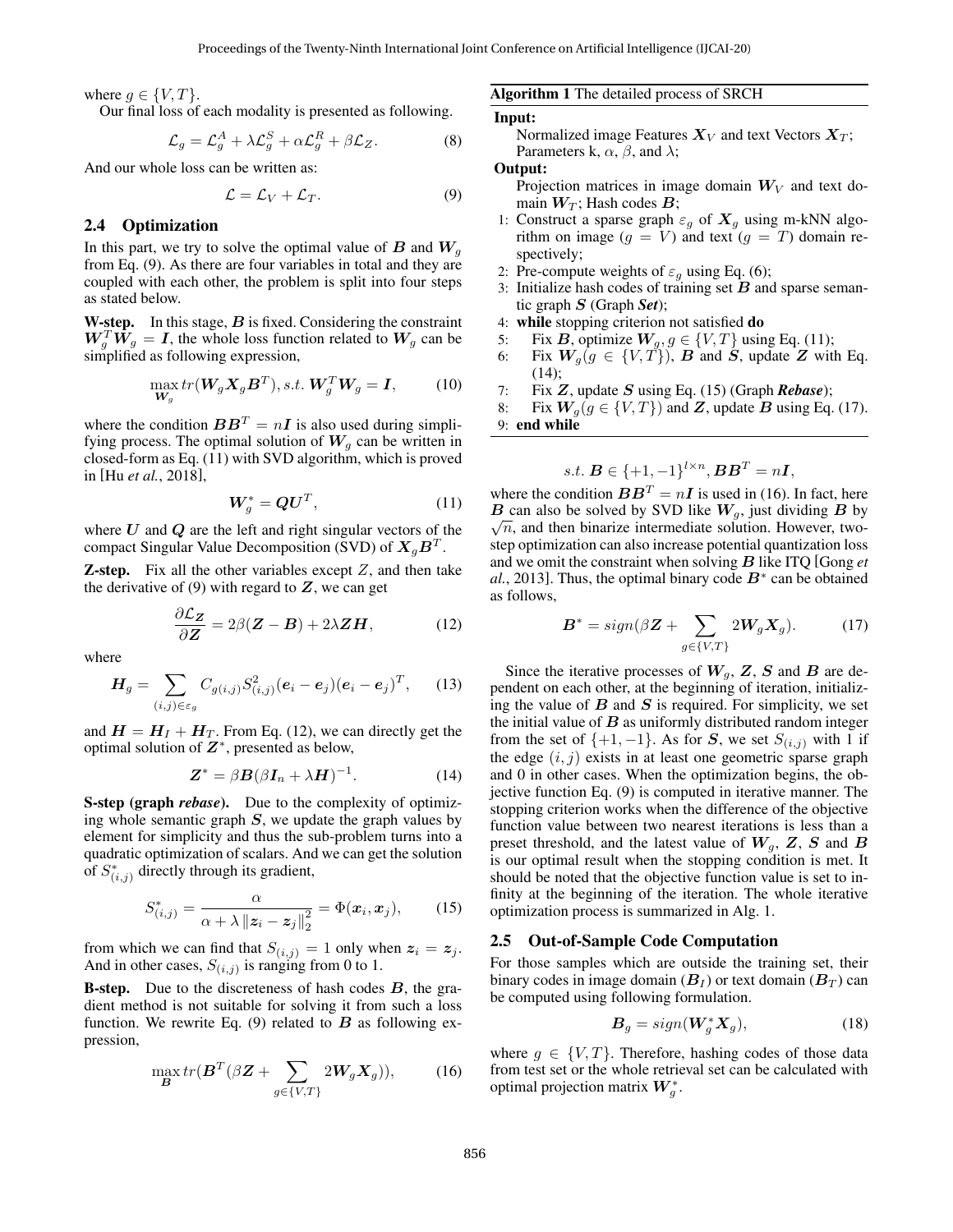| Methods(Task)                              | Wiki   |        |        | MIRFlickr-25k |        |        | <b>MSCOCO</b> |        |        | <b>NUS-WIDE</b> |        |        |
|--------------------------------------------|--------|--------|--------|---------------|--------|--------|---------------|--------|--------|-----------------|--------|--------|
|                                            | 16bit  | 32bit  | 64bit  | 16bit         | 32bit  | 64bit  | 16bit         | 32bit  | 64bit  | 16bit           | 32bit  | 64bit  |
| CVH(I2T) [Kumar and Udupa, 2011]           | 0.1596 | 0.1440 | 0.1317 | 0.5792        | 0.5652 | 0.5652 | 0.4987        | 0.4712 | 0.4434 | 0.4006          | 0.3818 | 0.3702 |
| CMFH(I2T) [Ding et al., 2014]              | 0.1734 | 0.1688 | 0.1844 | 0.5804        | 0.5729 | 0.5545 | 0.4424        | 0.4230 | 0.4922 | 0.3817          | 0.4298 | 0.4168 |
| PDH(I2T) [Rastegari et al., 2013]          | 0.1964 | 0.1679 | 0.1504 | 0.5441        | 0.5443 | 0.5458 | 0.4373        | 0.4389 | 0.4392 | 0.3686          | 0.3686 | 0.3685 |
| ACO(I2T) [Irie et al., 2015]               | 0.1259 | 0.1200 | 0.1148 | 0.6174        | 0.5942 | 0.5756 | 0.5589        | 0.5529 | 0.5147 | 0.4400          | 0.4160 | 0.3958 |
| IMH(I2T) [Song et al., 2013]               | 0.1512 | 0.1447 | 0.1331 | 0.5578        | 0.5659 | 0.5595 | 0.4163        | 0.4353 | 0.4428 | 0.3496          | 0.3567 | 0.3707 |
| OCH(I2T) [Wu et al., 2015]                 | 0.1595 | 0.1439 | 0.1318 | 0.5797        | 0.5659 | 0.5549 | 0.4959        | 0.4694 | 0.4419 | 0.4015          | 0.3824 | 0.3707 |
| UGACH(I2T) [Jian et al., 2018]             | 0.3593 | 0.3759 | 0.3852 | 0.6430        | 0.6787 | 0.6801 | 0.5498        | 0.5837 | 0.5991 | 0.5408          | 0.5345 | 0.5537 |
| UCH <sup>*</sup> (I2T) [Chao et al., 2019] |        |        |        | 0.6540        | 0.6690 | 0.6790 | 0.4470        | 0.4710 | 0.4850 |                 |        |        |
| $SCM(I2T)$ [Zhang and Li, 2014]            | 0.1689 | 0.1483 | 0.1364 | 0.6757        | 0.6900 | 0.6903 | 0.5931        | 0.6025 | 0.6209 | 0.5314          | 0.5551 | 0.5563 |
| Our SRCH(I2T)                              | 0.3739 | 0.3800 | 0.3914 | 0.6808        | 0.6916 | 0.6997 | 0.5978        | 0.6052 | 0.6226 | 0.5441          | 0.5565 | 0.5671 |
| CVH(T2I) [Kumar and Udupa, 2011]           | 0.3416 | 0.2891 | 0.2454 | 0.5840        | 0.5667 | 0.5667 | 0.5072        | 0.4788 | 0.4457 | 0.4051          | 0.3846 | 0.3721 |
| CMFH(T2I) [Ding et al., 2014]              | 0.1758 | 0.1698 | 0.1793 | 0.5834        | 0.5669 | 0.5561 | 0.4532        | 0.4351 | 0.4993 | 0.3940          | 0.4515 | 0.4477 |
| PDH(T2I) [Rastegari et al., 2013]          | 0.3448 | 0.2926 | 0.2512 | 0.5443        | 0.5441 | 0.5461 | 0.4370        | 0.4399 | 0.4402 | 0.3664          | 0.3667 | 0.3670 |
| $ACO(T2I)$ [Irie <i>et al.</i> , 2015]     | 0.3435 | 0.2912 | 0.2471 | 0.6281        | 0.6015 | 0.5806 | 0.5650        | 0.5606 | 0.5197 | 0.4452          | 0.4198 | 0.3988 |
| IMH(T2I) [Song et al., 2013]               | 0.2363 | 0.2366 | 0.2183 | 0.5608        | 0.5693 | 0.5632 | 0.4130        | 0.4349 | 0.4426 | 0.3503          | 0.3562 | 0.3717 |
| OCH(T2I) [Wu et al., 2015]                 | 0.3414 | 0.2894 | 0.2455 | 0.5850        | 0.5672 | 0.5567 | 0.5054        | 0.4778 | 0.4450 | 0.4057          | 0.3851 | 0.3725 |
| UGACH(T2I) [Jian et al., 2018]             | 0.3374 | 0.3673 | 0.3805 | 0.6564        | 0.6918 | 0.6990 | 0.5661        | 0.5948 | 0.6069 | 0.5449          | 0.5540 | 0.5654 |
| UCH*(T2I) [Chao et al., 2019]              |        |        |        | 0.6610        | 0.6670 | 0.6680 | 0.4460        | 0.4690 | 0.4880 |                 |        |        |
| SCM(T2I) [Zhang and Li, 2014]              | 0.2949 | 0.2545 | 0.2197 | 0.6275        | 0.6446 | 0.6787 | 0.5236        | 0.5161 | 0.5337 | 0.5233          | 0.5669 | 0.5569 |
| Our SRCH(T2I)                              | 0.3766 | 0.4006 | 0.4061 | 0.6971        | 0.7081 | 0.7146 | 0.6003        | 0.6060 | 0.6228 | 0.5533          | 0.5670 | 0.5754 |

Table 1: MAP results for various code lengths of text retrieval performance by image query (I2T) and image retrieval performance by text query (T2I). In this table '\*' on the right of methods' names represents the values are according to results in their original paper, and '—' means not reported.

| Dataset |                                       | Wiki & MSCOCO MIRFlickr-25k & NUS-WIDE |
|---------|---------------------------------------|----------------------------------------|
|         | Setting Reference [Irie et al., 2015] | [Jian <i>et al.</i> , 2018]            |

Table 2: Experimental settings on four datasets.

| Methods (Task)    |        | Wiki              |        | <b>MSCOCO</b>     |        |        |  |
|-------------------|--------|-------------------|--------|-------------------|--------|--------|--|
|                   | 16bit  | 32 <sub>bit</sub> | 64bit  | 16 <sub>bit</sub> | 32bit  | 64bit  |  |
| SRCH (I2T)        | 0.3739 | 0.3800            | 0.3914 | 0.5978            | 0.6052 | 0.6226 |  |
| SRCH w/o QL (I2T) | 0.3134 | 0.3585            | 0.3800 | 0.5916            | 0.6033 | 0.6184 |  |
| SRCH w/o RL (I2T) | 0.3016 | 0.3308            | 0.3592 | 0.5688            | 0.5924 | 0.6162 |  |
| SRCH w/o SL (I2T) | 0.2135 | 0.2576            | 0.2601 | 0.4815            | 0.5181 | 0.5201 |  |
| SRCH (T2I)        | 0.3766 | 0.4006            | 0.4061 | 0.6003            | 0.6060 | 0.6228 |  |
| SRCH w/o QL (T2I) | 0.3304 | 0.3826            | 0.4019 | 0.5917            | 0.6029 | 0.6198 |  |
| SRCH w/o RL (T2I) | 0.3159 | 0.3362            | 0.3778 | 0.5659            | 0.5930 | 0.6204 |  |
| SRCH w/o SL (T2I) | 0.1741 | 0.2208            | 0.2427 | 0.4961            | 0.5074 | 0.5086 |  |

Table 3: MAP of ablation study on Wiki and MSCOCO.

### 3 Experiments

#### 3.1 Experimental Settings

Datasets. We conduct our experiments on four typical datasets, including Wiki [Rasiwasia *et al.*, 2010], MIRFlickr-25K [Huiskes and Lew, 2008], MSCOCO [Lin *et al.*, 2014] and NUS-WIDE [Chua *et al.*, 2009]. Detailed experimental settings are listed as Tab. 2.

Implementation details. For all of our experiments, we follow the recent convention to use the VGG-16  $fc7$  features as the image-side input with the dimension of 4096 and the universal sentence encoder feature [Cer *et al.*, 2018] for text representation whose dimension is 512.  $\alpha$ ,  $\beta$ , and  $\lambda$  are all hyper parameters of our experiment, and their values are set to 0.0001, 0.001 and 10 respectively in our model. And parameter k in the m-kNN algorithm is set to 10.

### 3.2 Comparison with Existing Methods

Baselines. As unsupervised cross-modal hashing algorithms are limited till now, especially in recent years, we compare our SRCH with six non-deep methods in this paper, including CVH [Kumar and Udupa, 2011], CMFH [Ding *et al.*, 2014], PDH [Rastegari *et al.*, 2013], ACQ [Irie *et al.*, 2015], IMH [Song *et al.*, 2013] and QCH [Wu *et al.*, 2015]. Besides, we also make comparisons with one supervised nondeep model SCM [Zhang and Li, 2014] and two deep unsupervised models UGACH [Jian *et al.*, 2018] and UCH [Chao *et al.*, 2019] to prove our improvement. It is noticeable that these methods except SCM are all unsupervised cross-modal hashing techniques. All of these methods use identical features to ours as inputs and we reproduce all results using the codes provided by the original authors.

Quantitative results. Results of Mean Average Precision (MAP) on text retrieval by image query (I2T) and image retrieval by text query (T2I) are listed in Tab. 1. It can be observed that our method outperforms other methods on all four datasets regardless of the cross-modal retrieval tasks and code lengths, which demonstrates the effectiveness of this method. Concretely, our text retrieval performance by image query on Wiki dataset obtains at least 17% improvement on 16 bits, 32 bits and 64 bits compared with the other non-deep algorithms while our image retrieval performance by text query surpasses those compared methods more than 3.18%, 3.33% and 2.55% for different lengths of binary codes. On the other three datasets, the improvements of our method are also obvious, especially compared with those unsupervised non-deep cross-modal hashing techniques. The corresponding Precision-Recall (P-R) curves of all unsupervised nondeep cross-modal hashing techniques are also reported in Fig. 3.

Qualitative results. Some retrieval results are selectively reported to illustrate the empirical performance of our model. Fig. 4 shows a randomly picked T2I query and the corresponding retrieval results. Our method manages to retrieve correct images while other methods have some failures according to label matching results. Concretely, our top 10 retrieval images contain the majority of text information while others' correct results only match one keyword with query sentence.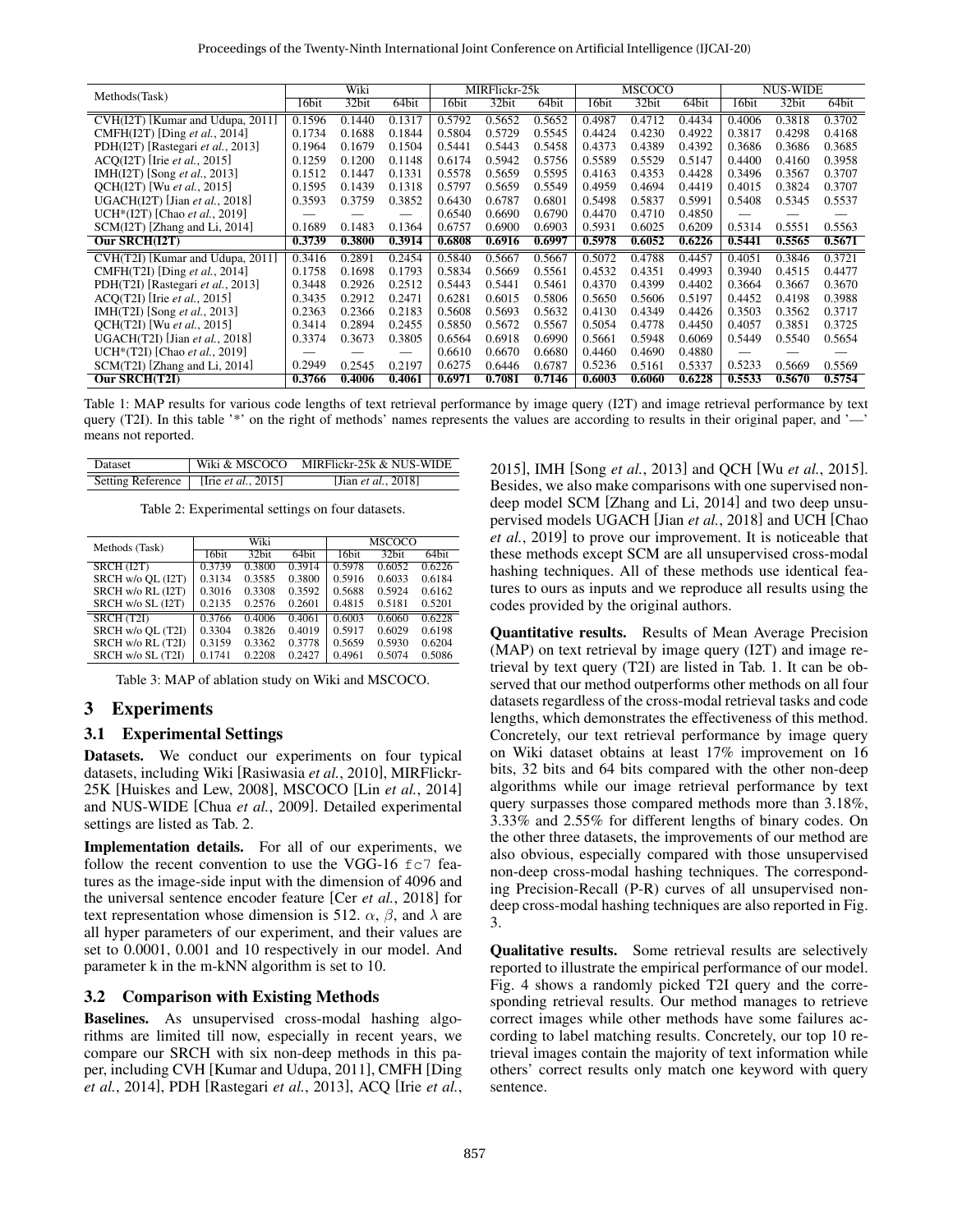

Figure 3: Results of Precision VS Recall Curves of various non-deep unsupervised cross-modal hashing methods on datasets MIRFlickr-25K and NUS-WIDE with 32-bit codes.

### 3.3 Ablation Study

Component analysis. In this section, the structure of our model is modified to see the significance of each component. For simplicity, the first item of Eq. (3) is abbreviated as QL (Quantization Loss) while the second term is called as RL (Reconstruction Loss), and the last three terms of Eq. (8) are simplified as SL (Similarity-preserving Loss). The results of our ablation study are listed in Tab. 3 and the symbol 'w/o' in table means 'without'. Tab. 3 suggests that removing any component of our learning objective leads to retrieval performance degradation. Among these three loss structures, the effect of similarity preserving loss is larger than the other two parts of losses. Specifically, this part of loss can improve at least 8.7% on MSCOCO. The quantization loss and reconstruction loss have similar effects on cross-modal results while the later one appears to be more important. From the table, we can find that all these components are significant in our method, and this experiment reflects our advantage compared with other unsupervised methods.

Hyper-parameters. The hyper-parameters are also analyzed. We illustrate the influence of different loss penalties of  $\alpha$ ,  $\beta$  and  $\lambda$  in Fig. 5 (a), (b) and (c) respectively on the Wiki dataset [Rasiwasia *et al.*, 2010]. It can be clearly seen that our model is not extremely sensitive to these penalty weights, suggesting that it can be conveniently trained and extended on other datasets and the results are highly reproducible with minimal training tricks. We also evaluate different values of  $k$ for the *Set* operation of our training graph. Again, the model accepts different values of k as our *Rebase* step can always find the optimal graph connectivity for hashing during training. The idea of involving graph update in training is therefore endorsed as the graph initialization is no longer dominating the final retrieval performance.

Query text *People* on the *beach* are *surfing* with a *surfboard*.



Figure 4: Qualitative results on MSCOCO Dataset with random query text written on the top through 32-bit hashing codes. Returned samples with red boxes are false-positive candidates.



Figure 5: Hyper-parameter analysis of (a):  $\alpha$ , (b):  $\beta$ , (c):  $\lambda$  and (d): k for the *Set* step of graph with KNN on the Wiki dataset.

### 4 Conclusion

This paper proposed a new kind of unsupervised crossmodal hashing method which utilized sparse graph structures to exploit similarity information to address the degradation problem in unsupervised algorithms. We made full use of similarity-preserving and quantization strategies along with reconstruction, and therefore this method can obtain more satisfied performance than other unsupervised hashing algorithms. This advantage can be found in terms of MAP values, P-R curves and qualitative retrieving results on four popular cross-modal retrieval datasets above. Furthermore, our ablation study and hyper-parameter analysis demonstrated the effectiveness of this model in many aspects.

#### Acknowledgements

This work was supported in part by National Natural Science Foundation of China (No.61872187) and in part by the "111" Program (No.B13022).

#### References

- [Bronstein *et al.*, 2010] Michael M Bronstein, Alexander M Bronstein, Fabrice Michel, and Nikos Paragios. Data fusion through cross-modality metric learning using similarity-sensitive hashing. In *CVPR*, pages 3594–3601, 2010.
- [Cer *et al.*, 2018] Daniel Cer, Yinfei Yang, Sheng-yi Kong, Nan Hua, Nicole Limtiaco, Rhomni St John, Noah Constant, Mario Guajardo-Cespedes, Steve Yuan, Chris Tar, et al. Universal sentence encoder. *arXiv preprint arXiv:1803.11175*, 2018.